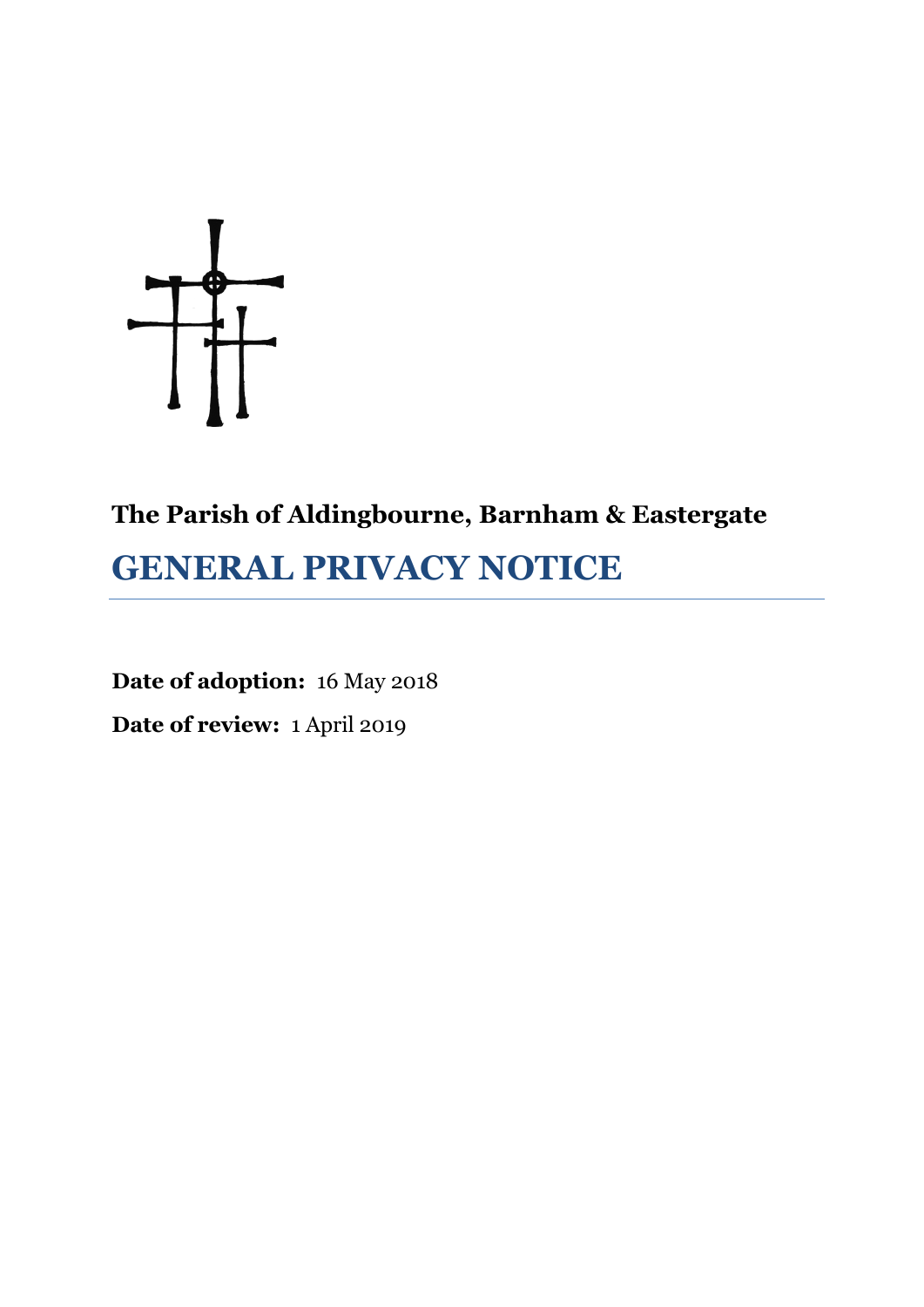#### **Your personal data – what is it?**

"Personal data" is any information about a living individual which allows them to be identified from that data (for example a name, photographs, videos, email address, or address). Identification can be by the information alone or in conjunction with any other information. The processing of personal data is governed by *[the Data Protection Bill/Act 2017 the General Data Protection Regulation 2016/679 (the "GDPR") and other legislation relating to personal data and rights such as the Human Rights Act 1998*].

#### **Who are we?**

This Privacy Notice is provided to you by the Parochial Church Council (PCC) of Aldingbourne, Barnham & Eastergate which is the data controller for your data.

The Church of England is made up of a number of different organisations and officeholders who work together to deliver the Church's mission in each community. The PCC works together with:

- the incumbent of the parish (that is, our [vicar or rector]);
- the bishops of the Diocese of Chichester; and
- the Diocese of Chichester, which is responsible for the financial and administrative arrangements for the Diocese of Chichester.

As the Church is made up of all of these persons and organisations working together, we may need to share personal data we hold with them so that they can carry out their responsibilities to the Church and our community. The organisations referred to above are joint data controllers. This means we are all responsible to you for how we process your data.

Each of the data controllers have their own tasks within the Church and a description of what data is processed and for what purpose is set out in this Privacy Notice. This Privacy Notice is sent to you by the PCC on our own behalf and on behalf of each of these data controllers. In the rest of this Privacy Notice, we use the word "we" to refer to each data controller, as appropriate.

# **What data do the data controllers listed above process? They will process some or all of the following where necessary to perform their tasks:**

- Names, titles, and aliases, photographs;
- Contact details such as telephone numbers, addresses, and email addresses;
- Where they are relevant to our mission, or where you provide them to us, we may process demographic information such as gender, age, date of birth,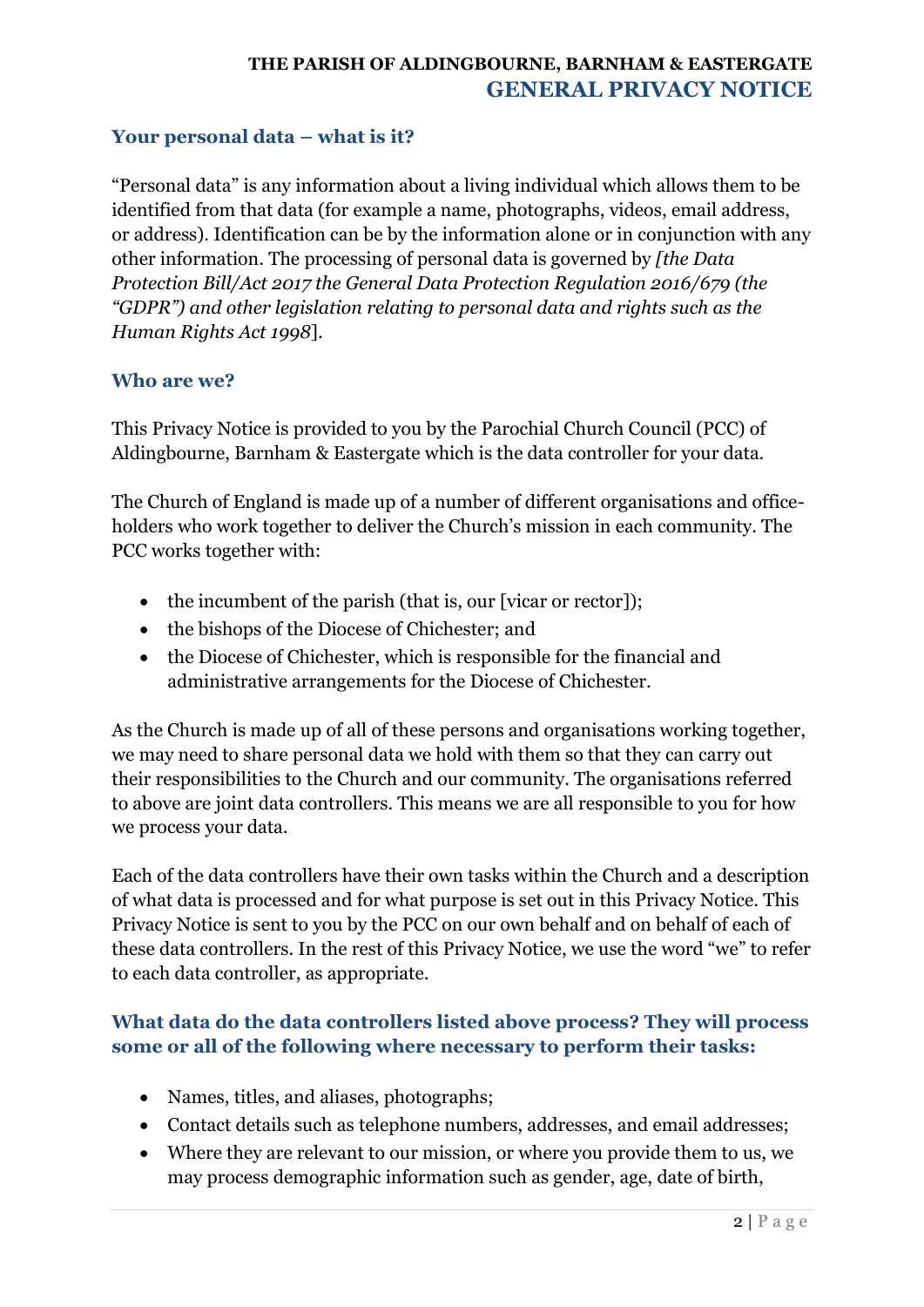marital status, nationality, education/work histories, academic/professional qualifications, hobbies, family composition, and dependants;

- Where you make donations or pay for activities such as use of a church hall, financial identifiers such as bank account numbers, payment card numbers, payment/transaction identifiers, policy numbers, and claim numbers;
- The data we process is likely to constitute sensitive personal data because, as a church, the fact that we process your data at all may be suggestive of your religious beliefs. Where you provide this information, we may also process other categories of sensitive personal data:
- racial or ethnic origin, sex life, mental and physical health, details of injuries, medication/treatment received, political beliefs, labour union affiliation, genetic data, biometric data, data concerning sexual orientation and criminal records, fines and other similar judicial records.

# **How do we process your personal data?**

The data controllers will comply with their legal obligations to keep personal data up to date; to store and destroy it securely; to not collect or retain excessive amounts of data; to keep personal data secure, and to protect personal data from loss, misuse, unauthorised access and disclosure and to ensure that appropriate technical measures are in place to protect personal data.

We use your personal data for some or all of the following purposes:

- To enable us to meet all legal and statutory obligations (which include maintaining and publishing our electoral roll in accordance with the Church Representation Rules);
- To carry out comprehensive safeguarding procedures (including due diligence and complaints handling) in accordance with best safeguarding practice from time to time with the aim of ensuring that all children and adults-at-risk are provided with safe environments;
- To minister to you and provide you with pastoral and spiritual care (such as visiting you when you are gravely ill or bereaved) and to organise and perform ecclesiastical services for you, such as baptisms, confirmations, weddings and funerals;
- To deliver the Church's mission to our community, and to carry out any other voluntary or charitable activities for the benefit of the public as provided for in the constitution and statutory framework of each data controller;
- To administer the parish, deanery, archdeaconry and diocesan membership records;
- To fundraise and promote the interests of the Church and charity;
- To maintain our own accounts and records;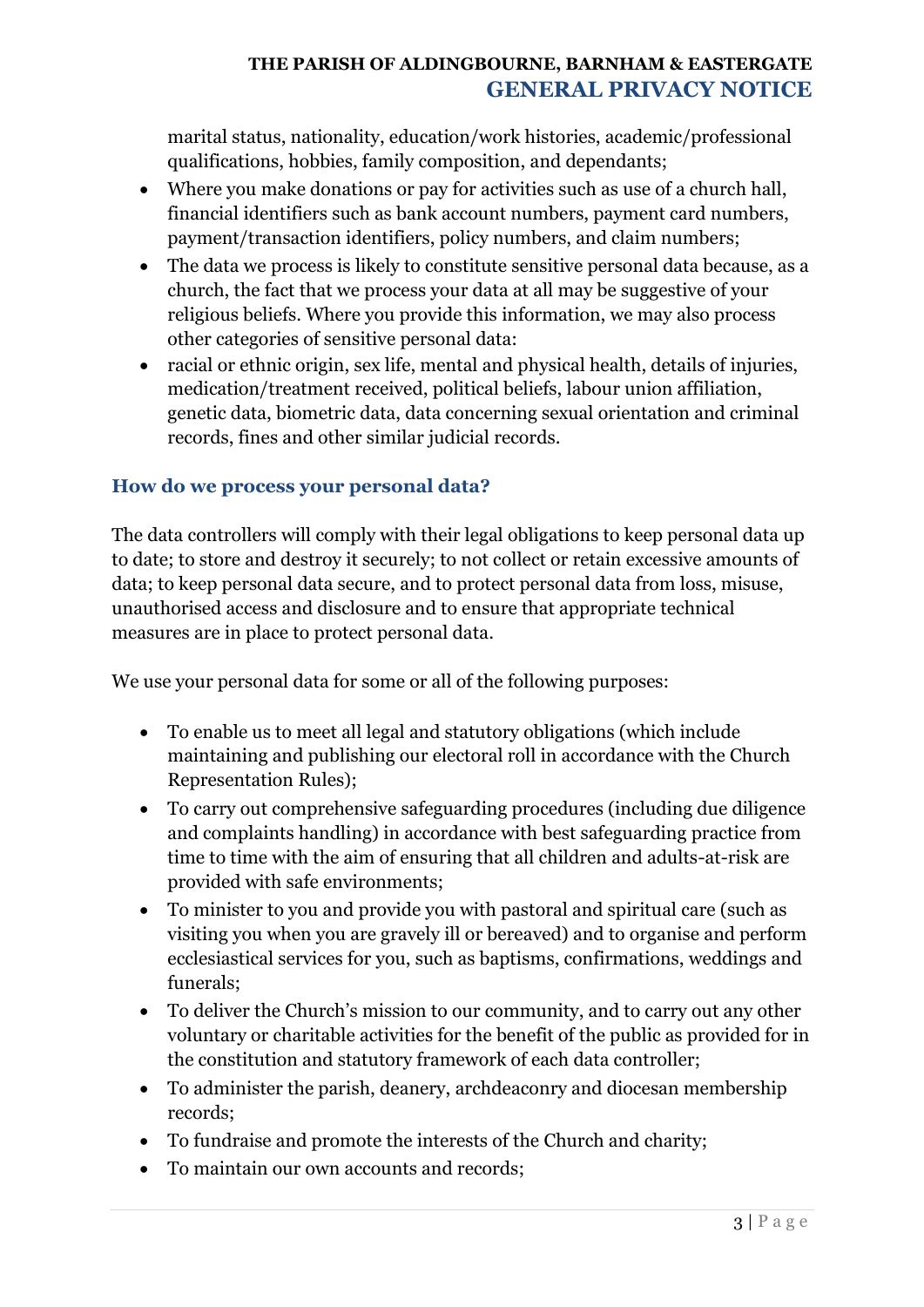- To process a donation that you have made (including Gift Aid information);
- To seek your views or comments;
- To notify you of changes to our services, events and role holders;
- To send you communications which you have requested and that may be of interest to you. These may include information about campaigns, appeals, other fundraising activities;
- To process a grant or application for a role;
- To enable us to provide a voluntary service for the benefit of the public in a particular geographical area as specified in our constitution;
- Our processing also includes the use of CCTV systems for the prevention and prosecution of crime.

# **What is the legal basis for processing your personal data?**

Most of our data is processed because it is necessary for our legitimate interests, or the legitimate interests of a third party (such as another organisation in the Church of England). An example of this would be our safeguarding work to protect children and adults at risk. We will always take into account your interests, rights and freedoms.

Some of our processing is necessary for compliance with a legal obligation. For example, we are required by the Church Representation Rules to administer and publish the electoral roll, and under Canon Law to announce forthcoming weddings by means of the publication of banns.

We may also process data if it is necessary for the performance of a contract with you, or to take steps to enter into a contract. An example of this would be processing your data in connection with the hire of church facilities.

Religious organisations are also permitted to process information about your religious beliefs to administer membership or contact details.

Where your information is used other than in accordance with one of these legal bases, we will first obtain your consent to that use.

#### **Sharing your personal data**

Your personal data will be treated as strictly confidential. It will only be shared with third parties where it is necessary for the performance of our tasks or where you first give us your prior consent. It is likely that we will need to share your data with some or all of the following (but only where necessary):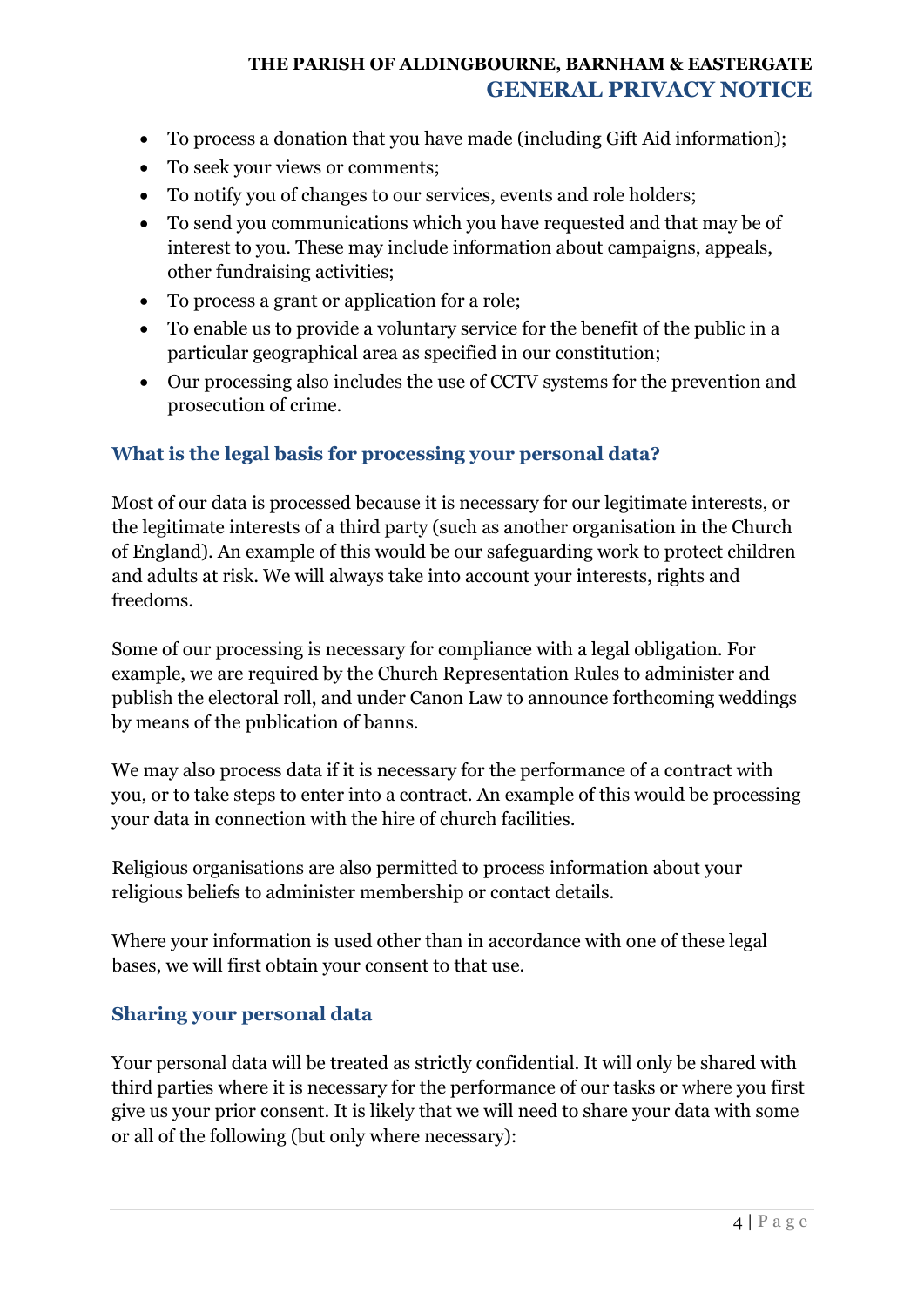- The appropriate bodies of the Church of England including the other data controllers;
- Our agents, servants and contractors. For example, we may ask a commercial provider to send out newsletters on our behalf, or to maintain our database software;
- Other clergy or lay persons nominated or licensed by the bishops of the Diocese of Chichester to support the mission of the Church in our parish. For example, our clergy are supported by our area dean and archdeacon, who may provide confidential mentoring and pastoral support. Assistant or temporary ministers, including curates, deacons, licensed lay ministers, commissioned lay ministers or persons with Bishop's Permissions may participate in our mission in support of our regular clergy;
- Other persons or organisations operating within the Diocese of Chichester including, where relevant, the Chichester Diocesan Board of Education, Chichester Cathedral and Subsidiary Bodies;
- There may be other legal entities we share data with within the Church of England who are also data controllers;
- On occasion, other churches with which we are carrying out joint events or activities.

# **How long do we keep your personal data?**

We will keep some records permanently if we are legally required to do so. We may keep some other records for an extended period of time. For example, it is current best practice to keep financial records for a minimum period of 7 years to support HMRC audits. In general, we will endeavour to keep data only for as long as we need it. This means that we may delete it when it is no longer needed.

# **Your rights and your personal data**

You have the following rights with respect to your personal data: When exercising any of the rights listed below, in order to process your request, we may need to verify your identity for your security. In such cases we will need you to respond with proof of your identity before you can exercise these rights.

- 1. The right to access information we hold on you
	- At any point you can contact us to request the information we hold on you as well as why we have that information, who has access to the information and where we obtained the information from. Once we have received your request we will respond within one month.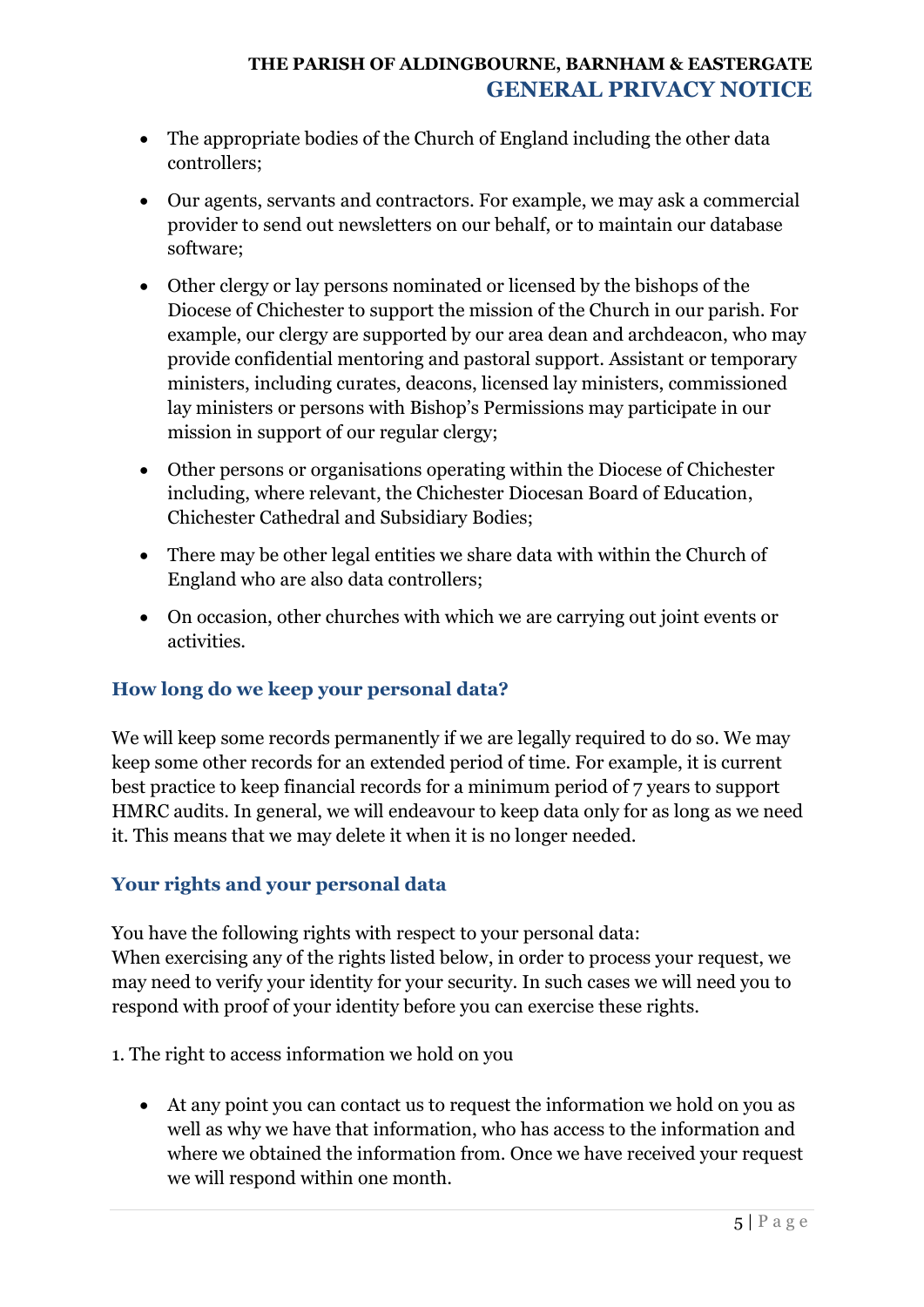- There are no fees or charges for the first request but additional requests for the same data may be subject to an administrative fee.
- 2. The right to correct and update the information we hold on you
	- If the data we hold on you is out of date, incomplete or incorrect, you can inform us and your data will be updated.
- 3. The right to have your information erased
	- If you feel that we should no longer be using your data or that we are illegally using your data, you can request that we erase the data we hold.
	- When we receive your request we will confirm whether the data has been deleted or the reason why it cannot be deleted (for example because we need it for our legitimate interests or regulatory purpose(s)).
- 4. The right to object to processing of your data
	- You have the right to request that we stop processing your data. Upon receiving the request we will contact you and let you know if we are able to comply or if we have legitimate grounds to continue to process your data. Even after you exercise your right to object, we may continue to hold your data to comply with your other rights or to bring or defend legal claims.
- 5. The right to data portability
	- You have the right to request that we transfer some of your data to another controller. We will comply with your request, where it is feasible to do so, within one month of receiving your request.

6. The right to withdraw your consent to the processing at any time for any processing of data to which consent was sought.

- You can withdraw your consent easily by telephone, email, or by post (see Contact Details below).
- 7. The right to object to the processing of personal data where applicable.
- 8. The right to lodge a complaint with the Information Commissioner's Office.